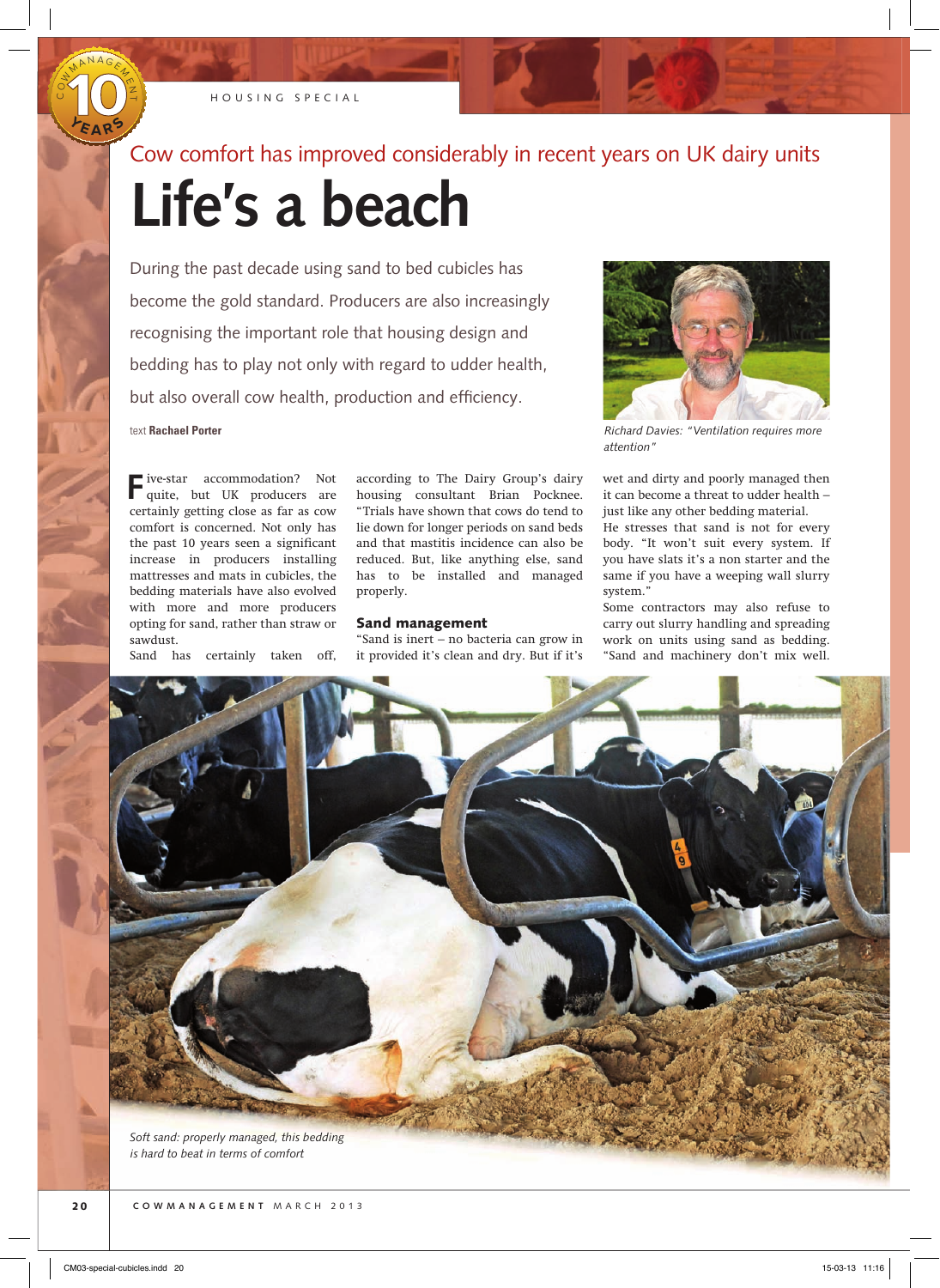## **Sand-bedding solutions**

Such is the increase in popularity of sand-bedded cubicles that machinery has now been developed to help producers manage them.

A UK company, Kitt Agri, is offering a range of these time and labour saving machines to aid efficient management of sand bed systems. The range of kit is well established in the US, where sand beds originated, but brand new to the UK market.

Cubicle bases are usually constructed with a 2% slope from front to back. With a rubber mattress this allows milk and urine to flow down the slope to the manure alley. "But, in the case of a sand bed, producers tend to put more sand at the front to achieve this slope and this is difficult to maintain as the cow will try to move the sand back towards the heel stone," explains the company's Tim Hamilton. "When the sand becomes lower at the front than at the back, the cow could find it more difficult to get up."

Constant 'grooming' of the sand is a critical part of management. Recent research from the University of British Columbia found that sand level is linked to lying time. "As sand level drops below the curb, cows spend less time lying in the stall. Lying times decrease by 10 minutes for every 1cm decrease in sand level below the curb.

"If sand is added only once every three days, and not groomed in between, we can soon lose between 20 and 30 minutes of lying time, as well as the associated milk production loss and possible effect on lameness," says Mr Hamilton.



*Side shooter: designed to spread sand* – *or sawdust* – *into cubicles*

Cubicles should, therefore, be filled frequently to maintain a sand level up to the top of the heel stone at the back of the stall. This would require a sand level of up to 12.5cm higher at the front of the stall immediately after filling and no lower than the level of the heel stone when refilling is required.

Mr Hamilton adds that deep sand beds should be cleaned out completely every six to 12 months as the bedding becomes contaminated with milk urine and manure.

The company's products include a range of side shooter buckets, designed to spread sand or sawdust into free stall barns and to back fill plus many other applications.

The bucket contains a positive-drive conveyor that dispenses material from either side.

A range of adjustable alley scrapers,

which can be hydraulically adjusted to multiple alley widths, are also available, as are attachments such as the Sandman, which is designed to aerate, slope and groom sand cubicles in one step without the drudgery of hand raking.

"This will increase cow comfort, promoting higher yields and create a cleaner, drier and properly sloped cow bed to minimise bacteria growth," says Mr Hamilton.

The Extractor removes soiled and bacteria-laden sand from the stall. The auger removes and directs the bedding into the aisle for clean up by bucket.

And the Mat Mate is designed to brush off organic matter from rubber mattresses more effectively than hand brushing.

The sprayer then applies a thin coat of detergent to prevent bacterial growth and promote udder hygiene.

Sand causes a lot of wear and tear on equipment."

But those that do have it swear by it. And they're also acutely aware of the added 'cow comfort' bonus. "Who wouldn't want to lie on a soft, sandy beach for long periods of time? That's exactly what cows do on well-managed sand bedded cubicles. All producers want to see cows lying for up to 12 hours a day, chewing the cud and producing milk, and, if you get cow comfort right, then you're likely to get that."

Dr Pocknee says that the penny has finally dropped with regard to cow comfort and production. "Producers are much more aware of the link between the two and many have seen evidence of it on their own units. Something small, like removing or repositioning a 'restrictive' head rail in a row of cubicles, can encourage cows to lie down – and for longer – and will have a myriad of positive effects on the herd; From reduced lameness and mastitis rates, through to better fertility and improved milk yields.

"If a cow is stressed, because she can't easily lie down or lie down comfortably for long periods of time, this will impact on health, fertility, production and efficiency."

DairyCo's cow housing specialist Richard Davies agrees: "Producers are aware of the benefits that improved cow comfort can bring. Many producers say that the

benefits of installing new cubicles or putting up a new cow house can be seen in the milking parlour. They also see a reduction in swollen hocks, bumps and bruises."

## Larger cows

Mr Davies says that many cow houses were built in the 70s and 80s, when grant funding was available. "These facilities are now well past their best and the cows that they're housing are completely different to those that they accommodated 30 or 40 years ago."

Back then, the average weight of a cow was about 200kg lighter than today – and cows were obviously smaller by default.